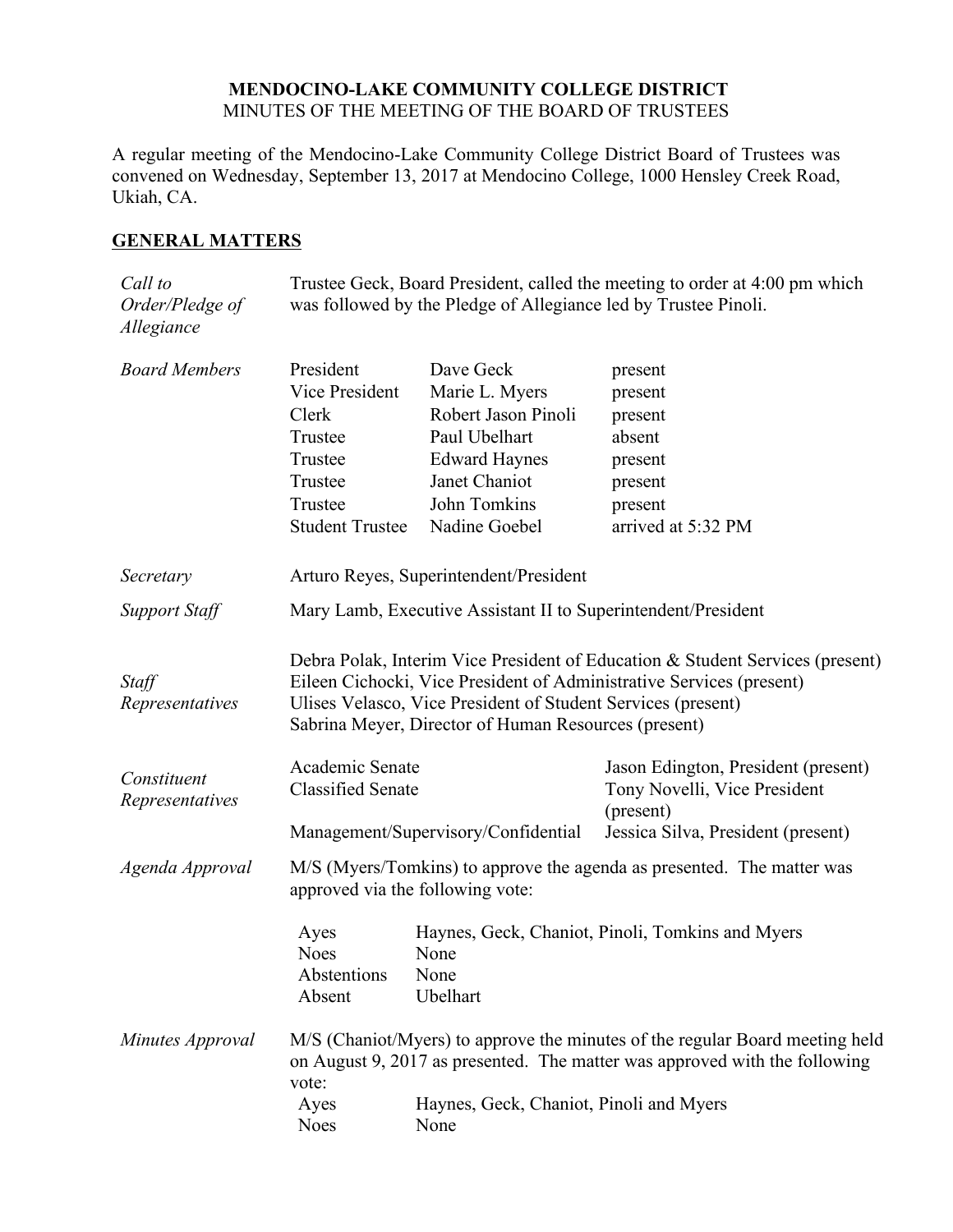Abstentions Tomkins Absent Ubelhart

*Public Comments on Closed Session Items*

*the Proposed* 

There were no comments from the public on items to be discussed in closed session.

## **CLOSED SESSION**

The Board adjourned to Closed Session at 4:05 PM with Board President Geck stating only items 2.1, 2.2 and 2.3 will be discussed in closed session at this time.

#### **OPEN SESSION**

*Report of Action Taken in Closed Session* The Board returned to open session at 5:30 PM with Board President Geck reporting no action taken in closed session.

*Public Hearing on Adopted Budget* Board President Geck suspended the regular meeting at 5:30 PM and opened the public hearing on the Proposed Adopted Budget. With no comments made by members of the public, the public hearing was then closed at 5:32 PM.

Board President Geck reconvened the regular meeting at 5:32 PM.

- *Public Comments* Phil Warf, Leslie Banta, Taylor Cannon and Vivian Varela addressed the board regarding Item 8.1 on the agenda - Truth vs. Social Justice.
	- $\bullet$  Joseph Moroney Jr. addressed the board regarding a previous agenda item the status of the football program.

# **PRESIDENT AND ADMINISTRATION REPORT**

A written report was presented by Superintendent/President Reyes.

Superintendent/President Reyes informed the board the college will be holding a Strategic Planning workshop which has tentatively been scheduled for Friday, October 20, 2017.

Superintendent/President Reyes also reminded members of the board that the college will be hosting a Participatory Governance presentation on Friday, September  $22<sup>nd</sup>$  beginning at 12:30pm in the Little Theatre.

## **CONSENT AGENDA**

M/S (Pinoli/Myers) RESOLVED, That the Mendocino-Lake Community College District Board of Trustees does hereby approve the Consent Agenda as presented. The consent agenda was approved with the following vote:

| Ayes        | Haynes, Chaniot, Geck, Pinoli, Tomkins, and Myers                           |
|-------------|-----------------------------------------------------------------------------|
| <b>Noes</b> | None                                                                        |
| Abstentions | None                                                                        |
| Absent      | Ubelhart                                                                    |
|             | Items with an asterisk * were approved by one motion as the Consent Agenda. |

# **Personnel**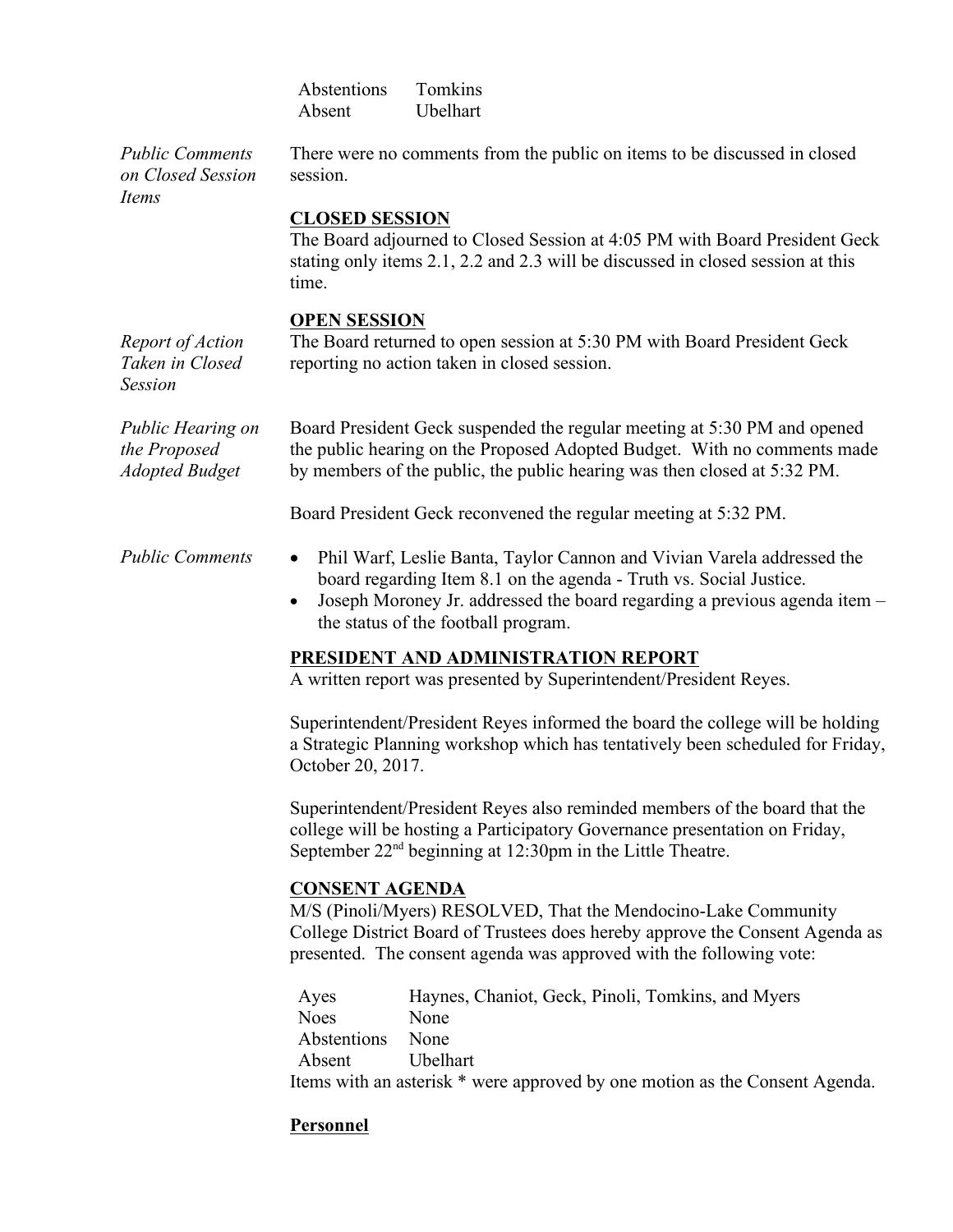| $Employment -$<br>Short-Term<br><b>Employees</b>                                                                | *RESOLVED, That the Mendocino-Lake Community College District Board of<br>Trustees does hereby ratify the employment of the short-term employees as<br>submitted and presented at the meeting.                                                                                                                                                                       |  |  |
|-----------------------------------------------------------------------------------------------------------------|----------------------------------------------------------------------------------------------------------------------------------------------------------------------------------------------------------------------------------------------------------------------------------------------------------------------------------------------------------------------|--|--|
| Employment - Part-<br>Time Faculty                                                                              | *RESOLVED, That the Mendocino-Lake Community College District Board of<br>Trustees does hereby approve the employment of the part-time faculty for the<br>fall 2017 semester as submitted and presented at the meeting.                                                                                                                                              |  |  |
| <i>Volunteers</i>                                                                                               | *RESOLVED, That the Mendocino-Lake Community College District Board of<br>Trustees does hereby approve the list of volunteers as submitted and presented<br>at the meeting.                                                                                                                                                                                          |  |  |
| $Classified - Release$<br><b>During Probation</b>                                                               | *RESOLVED, That the Mendocino-Lake Community College District Board of<br>Trustees does hereby ratify the release during probation of a Groundskeeper<br>effective August 11, 2017.                                                                                                                                                                                  |  |  |
| Employment -<br>Classified                                                                                      | *RESOLVED, That the Mendocino-Lake Community College District Board of<br>Trustees does hereby employ Janelle Bird, Human Resources Technician,<br>effective October 1, 2017.                                                                                                                                                                                        |  |  |
| Transfer -<br>Classified                                                                                        | *RESOLVED, That the Mendocino-Lake Community College District Board of<br>Trustees does hereby ratify the transfer of Kris Bartolomei to Administrative<br>Assistant II, Student Services, 12 months/year, 40 hours/week, effective<br>September 1, 2017.                                                                                                            |  |  |
| Working out of<br>Classification                                                                                | *RESOLVED, That the Mendocino-Lake Community College District Board of<br>Trustees hereby approves the working out of classification compensation for<br>Elfego Ruiz, Custodian, effective August 28, 2017 through October 15, 2017.                                                                                                                                 |  |  |
| Mendocino Part-<br>Time Faculty<br>Association,<br>Tentative<br>Agreement 2017-<br>2018                         | *RESOLVED, That the Mendocino-Lake Community College District Board of<br>Trustees hereby ratifies the 2017-2018 Tentative Agreement between the<br>Mendocino-Lake Community College District and the Mendocino Part-Time<br>Faculty Association (MPFA).                                                                                                             |  |  |
| Donations                                                                                                       | <b>Other Items</b><br>*RESOLVED, That the Mendocino-Lake Community College District Board of<br>Trustees does hereby accept the donations by Jerry Duro, Mike and Jane Koring<br>and David Longstreth as presented.                                                                                                                                                  |  |  |
| Consideration of<br>Grievance from<br><b>Part-Time Faculty</b><br>Member re:<br>Mendocino Part-<br>Time Faculty | <b>ACTION ITEMS</b><br>After reviewing the information provided and ensuing discussion, the following<br>action was taken:<br>M/S (Tomkins/Haynes) that the Board of Trustees of the Mendocino-Lake<br>Community College District does hereby uphold the administration's decision<br>based on the written record provided. The motion failed based on the following |  |  |
| <b>Association</b><br>Agreement, Article                                                                        | vote:                                                                                                                                                                                                                                                                                                                                                                |  |  |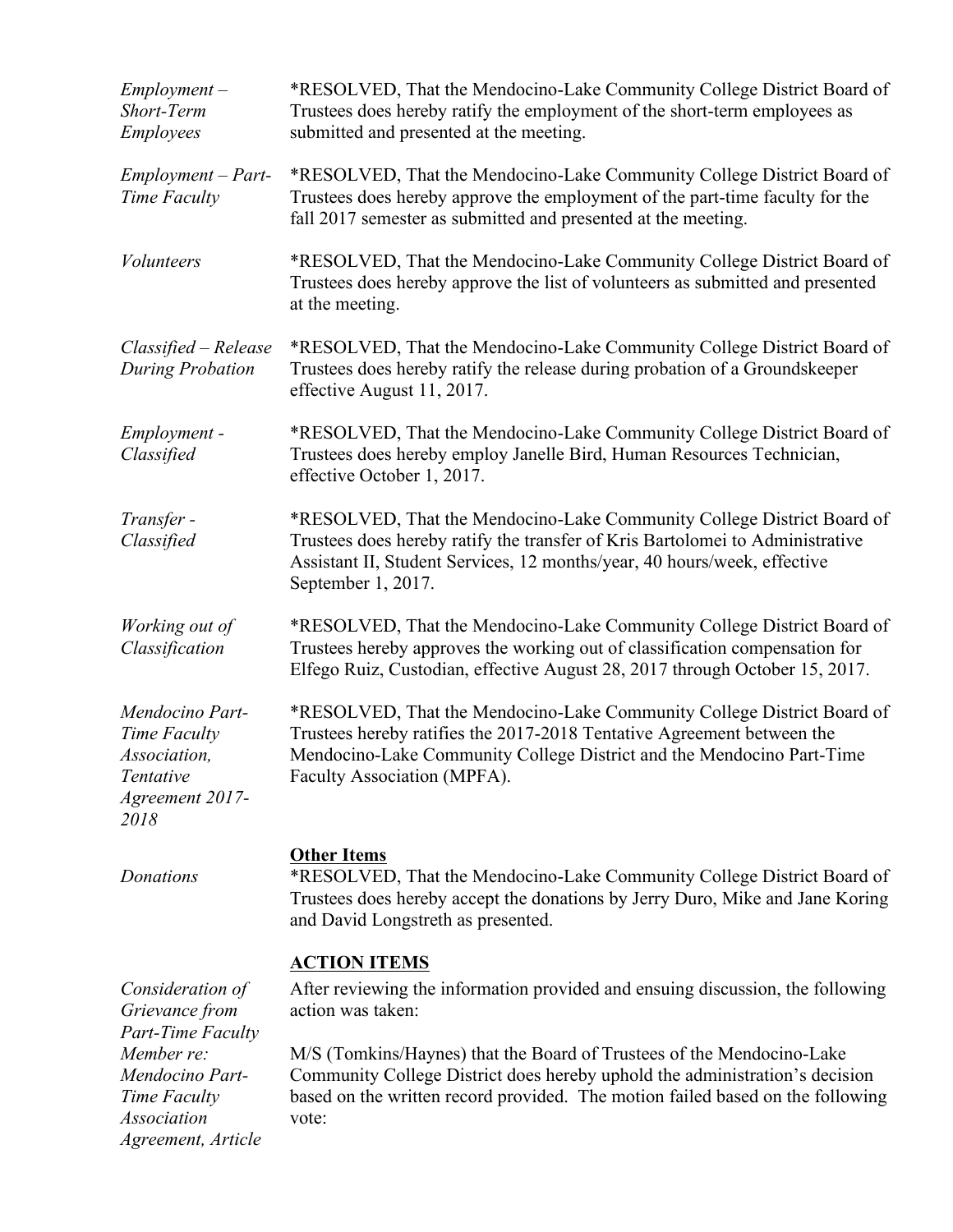| 4, Section $4.8 -$<br>Exhibit 6                                                                      | Ayes<br><b>Noes</b><br>Abstentions<br>Absent                                                                                                                                                                                                                                                                   | Haynes and Tomkins<br>Chaniot, Geck, Pinoli and Myers<br>None<br>Ubelhart     |  |
|------------------------------------------------------------------------------------------------------|----------------------------------------------------------------------------------------------------------------------------------------------------------------------------------------------------------------------------------------------------------------------------------------------------------------|-------------------------------------------------------------------------------|--|
|                                                                                                      | After further discussion, it was determined a hearing on this item would be held<br>on Tuesday, September 19, 2017 at 5:30 PM. The date and time were set and<br>approved with the following vote:                                                                                                             |                                                                               |  |
|                                                                                                      | Ayes<br><b>Noes</b><br>Abstentions<br>Absent                                                                                                                                                                                                                                                                   | Chaniot, Geck, Pinoli and Myers<br>Haynes and Tomkins<br>None<br>Ubelhart     |  |
| Superintendent/<br><b>President Salary</b><br>Adjustment                                             | was taken:                                                                                                                                                                                                                                                                                                     | After reviewing and discussing the information provided, the following action |  |
|                                                                                                      | M/S (Tomkins/Myers) that the Board of Trustees of the Mendocino-Lake<br>Community College District hereby approves a 5% increase in his annual salary<br>effective July 1, 2017 and extends the contract an additional year through<br>2020/2021.                                                              |                                                                               |  |
|                                                                                                      | The motion was approved with the following vote:                                                                                                                                                                                                                                                               |                                                                               |  |
|                                                                                                      | Ayes<br><b>Noes</b><br>Abstentions<br>Absent                                                                                                                                                                                                                                                                   | Geck, Chaniot, Tomkins, Pinoli and Myers<br>Haynes<br>None<br>Ubelhart        |  |
| 2017-2018 Adopted<br><b>Budget</b>                                                                   | following action was taken:                                                                                                                                                                                                                                                                                    | After reviewing the information provided and the ensuing discussion, the      |  |
|                                                                                                      | M/S (Tomkins/Chaniot) that the Board of Trustees of the Mendocino-Lake<br>Community College District does hereby adopt the proposed 2017-2018<br>Adopted Budget as presented and shown on Attachments A through I.                                                                                             |                                                                               |  |
|                                                                                                      | Ayes<br><b>Noes</b><br>Abstentions<br>Absent                                                                                                                                                                                                                                                                   | Geck, Chaniot, Pinoli, Haynes, Tomkins and Myers<br>None<br>None<br>Ubelhart  |  |
| Signature<br>Authorization for<br>Vice President of<br>Student Services -<br>Resolution 09-17-<br>01 | following action was taken:                                                                                                                                                                                                                                                                                    | After reviewing the information provided and the ensuing discussion, the      |  |
|                                                                                                      | M/S (Chaniot/Myers) that the Board of Trustees of the Mendocino-Lake<br>Community College District does hereby adopt Resolution 09-17-01 granting<br>signature authorization to Ulises Velasco, Vice President of Student Services<br>from September 13, 2017 until rescinded by the Superintendent/President. |                                                                               |  |
|                                                                                                      | Ayes<br><b>Noes</b>                                                                                                                                                                                                                                                                                            | Geck, Chaniot, Pinoli, Haynes, Tomkins and Myers<br>None                      |  |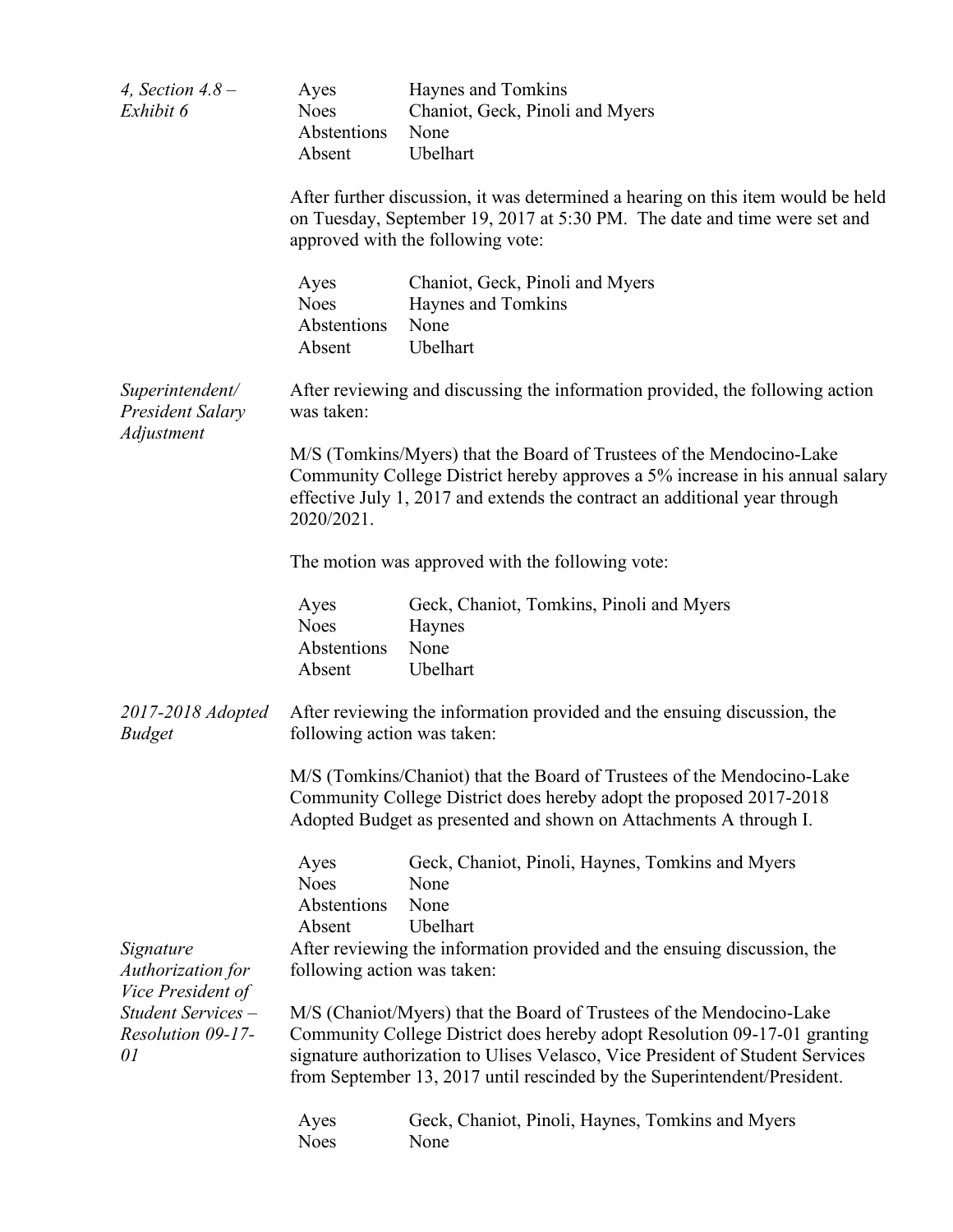|                                                                                                                 | Abstentions<br>Absent                                                                                                                                                                                                                                                                                                              | None<br>Ubelhart                                                                                                                                                                                                                                                                                   |  |
|-----------------------------------------------------------------------------------------------------------------|------------------------------------------------------------------------------------------------------------------------------------------------------------------------------------------------------------------------------------------------------------------------------------------------------------------------------------|----------------------------------------------------------------------------------------------------------------------------------------------------------------------------------------------------------------------------------------------------------------------------------------------------|--|
| Amicus Brief-<br>Sanctuary                                                                                      | After reviewing the information provided and the ensuing discussion, the<br>following action was taken:                                                                                                                                                                                                                            |                                                                                                                                                                                                                                                                                                    |  |
| <b>Jurisdictions</b>                                                                                            | presented.                                                                                                                                                                                                                                                                                                                         | M/S (Myers/Chaniot) that the Board of Trustees of the Mendocino-Lake<br>Community College District does hereby approve the Amicus Brief as<br>recommended by the California Community College League in support of<br>continuing funding to those institutions listed as Sanctuary Colleges and as |  |
|                                                                                                                 | Ayes<br><b>Noes</b><br>Abstentions<br>Absent                                                                                                                                                                                                                                                                                       | Geck, Chaniot, Pinoli, and Myers<br>Haynes and Tomkins<br>None<br>Ubelhart                                                                                                                                                                                                                         |  |
| Social Justice or the<br>Search for Truth                                                                       | following action was taken:                                                                                                                                                                                                                                                                                                        | <b>INFORMATION/ACTION ITEM</b><br>After reviewing the information provided and the ensuing discussion, the                                                                                                                                                                                         |  |
|                                                                                                                 | A motion was made by Trustee Haynes that Mendocino College have Truth and<br>Freedom of Speech as the bedrock principal of the institution. The motion died<br>for lack of a second.                                                                                                                                               |                                                                                                                                                                                                                                                                                                    |  |
|                                                                                                                 | <b>INFORMATIONAL REPORTS</b>                                                                                                                                                                                                                                                                                                       |                                                                                                                                                                                                                                                                                                    |  |
| Mendocino College<br>Foundation, Inc.                                                                           | A written report was submitted by Katie Fairbairn, Executive Director of the<br>Mendocino College Foundation, Inc. as information.                                                                                                                                                                                                 |                                                                                                                                                                                                                                                                                                    |  |
| Friends of the<br>Mendocino College<br><b>Coastal Field</b><br><b>Station and Natural</b><br>Sciences affiliate | A written report was submitted by Steve Cardimona on behalf of the affiliate<br>organization as information.                                                                                                                                                                                                                       |                                                                                                                                                                                                                                                                                                    |  |
| <b>Constituents Group</b><br>Reports                                                                            | <b>Academic Senate:</b><br>A written report was submitted by Academic Senate President Edington as<br>information.<br><b>Classified Senate</b><br>An oral report was given by Classified Vice President Novelli who updated the<br>board on the various activities the Classified Senate members have participated<br>in recently. |                                                                                                                                                                                                                                                                                                    |  |
|                                                                                                                 | <b>Management/Supervisory/Confidential</b><br>Management/Supervisory/Confidential President Jessica Silva stated she had<br>nothing to report.                                                                                                                                                                                     |                                                                                                                                                                                                                                                                                                    |  |
|                                                                                                                 |                                                                                                                                                                                                                                                                                                                                    | <b>Associated Students of Mendocino College:</b>                                                                                                                                                                                                                                                   |  |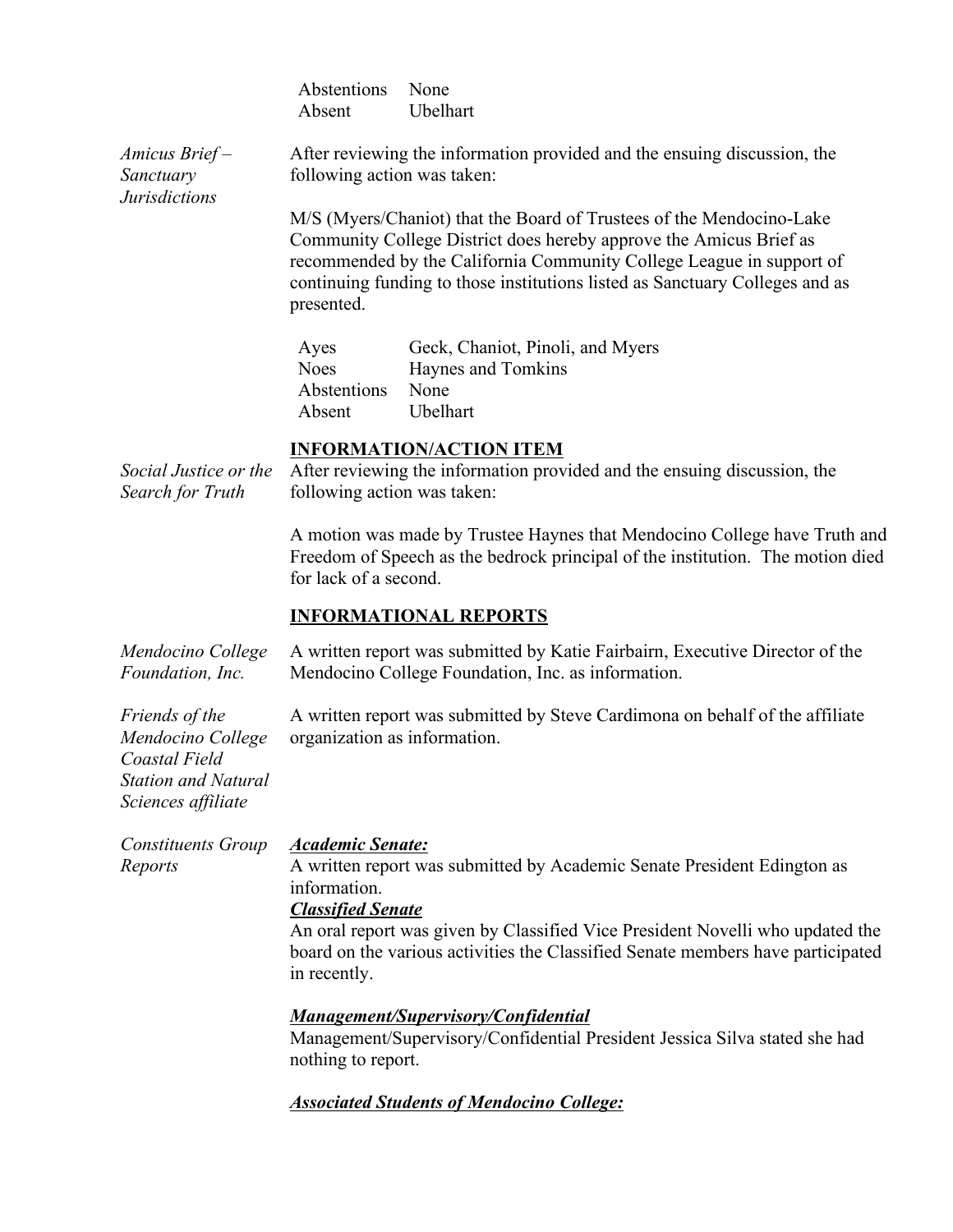An oral report by Student Trustee Goebel was shared with the other members of the board and included highlights of the work the Associated Students of Mendocino College (ASMC) are currently undertaking.

- *Mendocino College Football Program* A written report was submitted by Athletic Director Gordon as information. The report updated the board on the current status of some of the students who previously participated in the now suspended program and what he sees as the next steps as we move forward.
- *Student Housing* Superintendent/President Reyes provided the board with an update on student housing and the finalization and timeline of a housing feasibility study which is to include a survey of our students. Derivi Consultants will be completing the study and are also working with the Foundation regarding their land use. Information from the study will be shared once the study has been completed. A contract has been signed for completing part 1 and 2 of the study as well as the work with the Foundation. The contractor estimates it will take approximately 4-5 months to complete the first phase of the report.

## **TRUSTEE COMMUNICATION**

- *Trustee Reports* A written report was submitted by Trustee Haynes.
	- Other Trustees commented orally on their recent college-related activities.
- *Future Agenda Items* There were no suggestions presented at the August 2017 meeting as possible future agenda items.

Suggested future agenda items to be reviewed at the October 2017 meeting include:

- How to boost enrollment and how are other community colleges going about generating more enrollment? Are there any best practices?
- Five years of enrollments graph of enrollment information by location
- Point Arena Field Station who pays for the upkeep of the property and if we sell the easement, where will the funds be allocated?
- How can we use the information we gather regarding diversity to reflect on our institutional progress in this area?

*Adjournment* Pursuant to Government Code section 54955, the Board of Trustees of the Mendocino-Lake Community College District adjourned their regular meeting on September 13, 2017, to September 19, 2017 at 5:30 PM at 1000 Hensley Creek Road, Room 1060, Ukiah, CA 95482.

| Ayes             | Haynes, Chaniot, Geck, Pinoli, Tomkins and Myers |
|------------------|--------------------------------------------------|
| Noes             | None                                             |
| Abstentions None |                                                  |
| Absent           | Uhelhart                                         |

#### *Meeting Reconvened* Trustee Geck reconvened the meeting on Tuesday, September 19, 2017 at 5:30 PM for the purpose of conducting a hearing on Item 7.1 – Consideration of